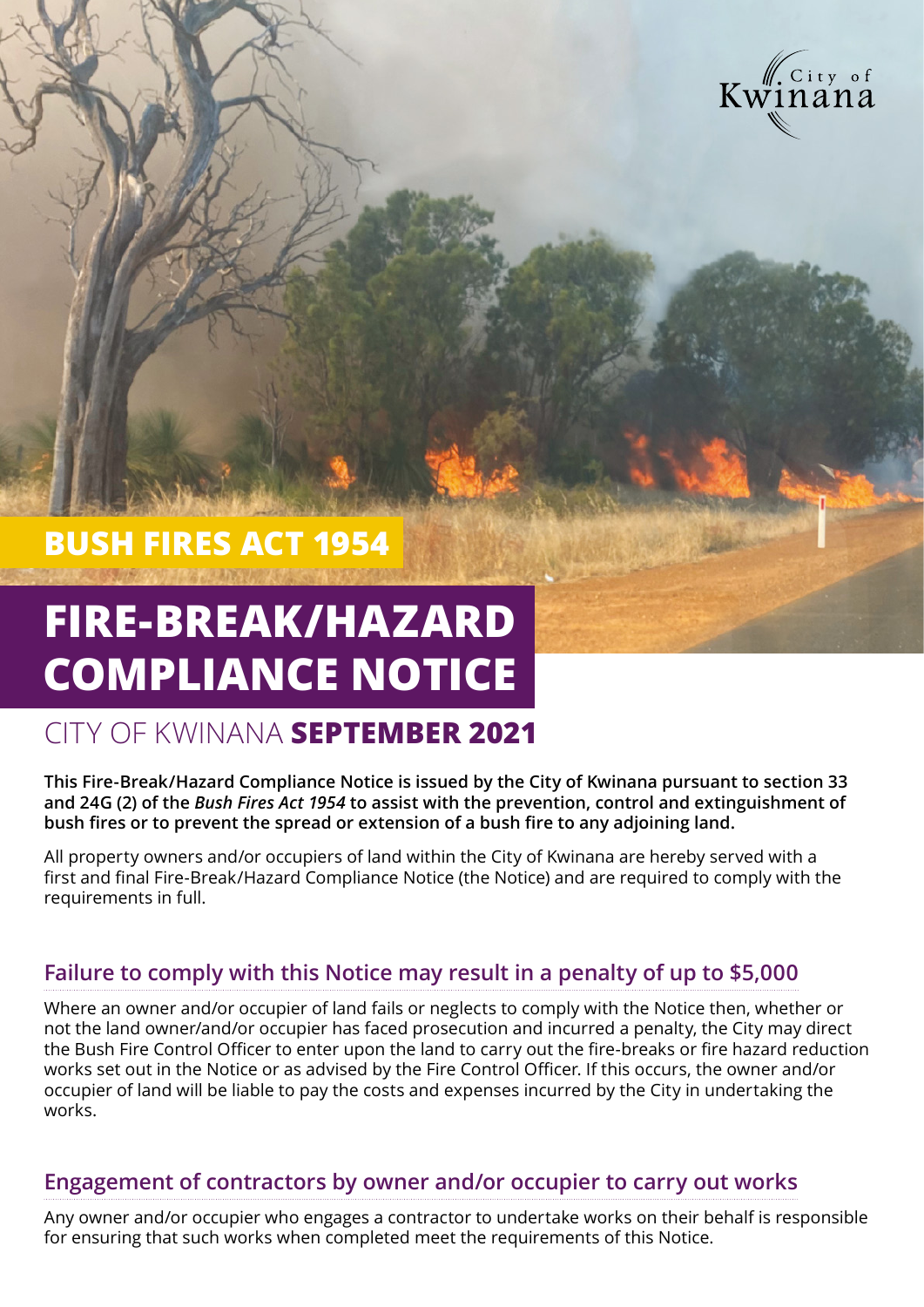# **Fire-breaks**

The fire-breaks outlined below must be completed before the dates in the Notice and must be maintained throughout the period as required by this Notice.

#### **1. Land with a total area of 3,501m² or greater**

*Note: As owner and/or occupier the land, you must ensure that your property complies with the requirements of this Notice from 1 December each year and must be maintained throughout and until 31 May in the following year.*

Owners and/or occupiers of land that is 3,501m² or greater are required to construct fire-breaks and maintain fire-breaks:

- inside and along all land boundaries in a continuous form or within 10 metres of property boundaries;
- around all sides of all buildings on the land;
- as a minimum, all driveways and access ways to houses, sheds and buildings on the land must be constructed and maintained to the specification of a fire-break;
- on any land surrounding any place where, wood or timber piles, hay stacks, tyres, flammable liquids, chemicals and gas products or other flammable material are kept on the land;
- in a manner so that they are trafficable, contain no dead ends and are wide enough for a heavy-duty fire vehicle or other emergency service vehicles to be able to turn corners and carry out other manoeuvres without the vehicles being obstructed in any way;
- that maintains an asset protection zone around all buildings, infrastructure and fixed assets on the land; and
- that ensures that all flammable materials are removed from all rooftops and gutters of buildings.



#### **2. Land with a total area of 1,500m² to 3,500m²**

The works outlined in this category **must be maintained all year round** and owners and/or occupiers of land are required to maintain an asset protection zone around all buildings, infrastructure and fixed assets on the property by:

- ensuring that all long grass, weeds, etc. are slashed, mowed or trimmed down by other means to a height no greater than 50mm across your entire property; and
- removing all flammable materials from all rooftops and gutters of buildings.

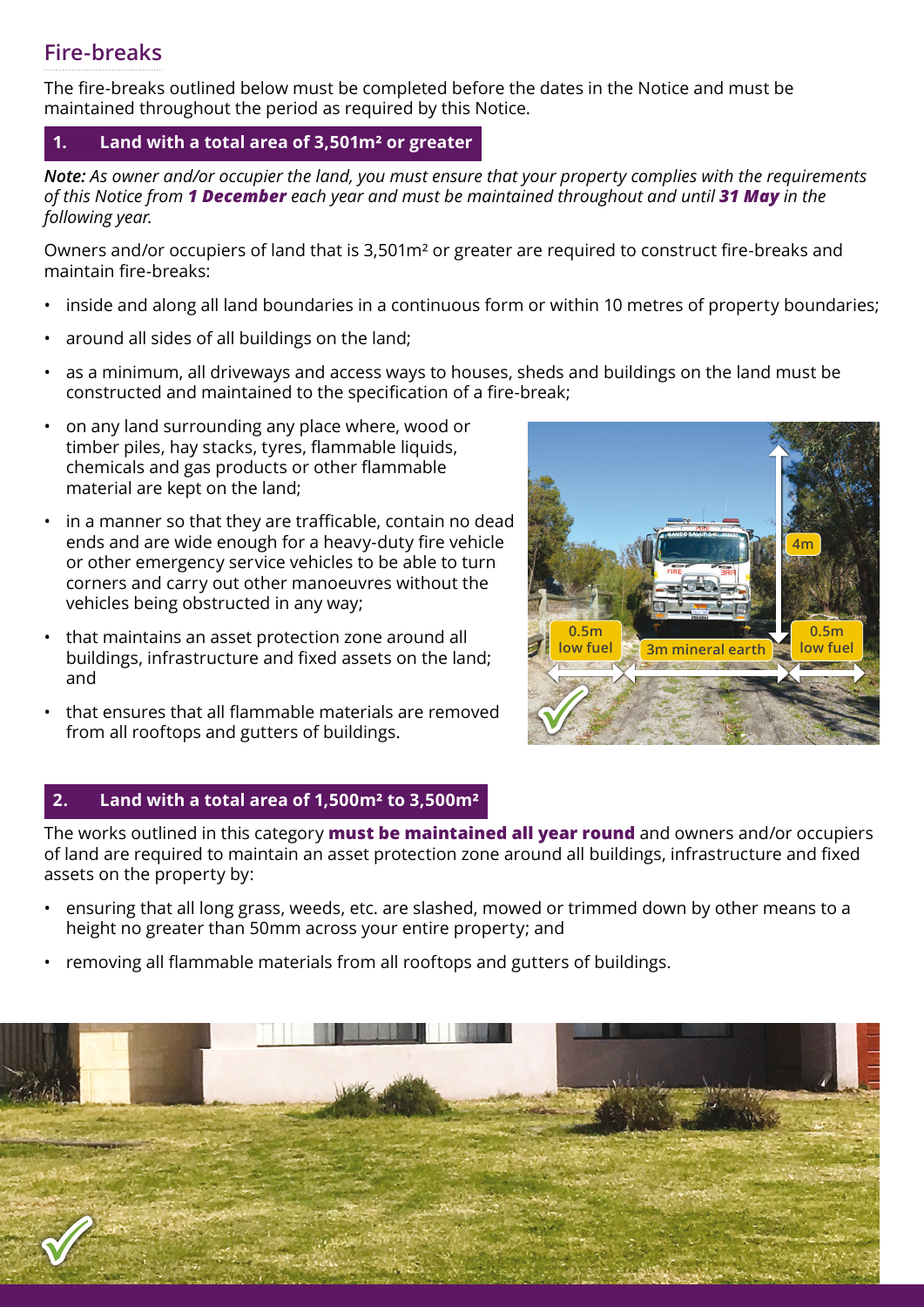#### **3. Land with a total area of up to 1,499m²**

The works outlined in this category **must be maintained all year round** and owners and/or occupiers are required to:

- ensure all long grass, weeds, etc. are slashed, mowed or trimmed down by other means to a height no greater than 50mm across the entire property; and
- remove all flammable materials from all rooftops and gutters of buildings.



## **Variations to Notice**

If it is impractical for you to install a fire-break as specified in this Notice, you may apply to vary the location of your firebreak within your property by completing and submitting an 'Application to Vary Location and Type of Fire-breaks' form available on the City's website **kwinana.wa.gov.au/fires**

Submit completed forms to the City - marked for the attention of the Chief Bush Fire Control Officer – no later than 31 October.

# **Additional works**

Regardless of land size and location, the City or its Bush Fire Control Officers may require owners and/ or occupiers to undertake additional work on their property to improve access, and/or undertake further works to reduce a hazard that may be conducive to preventing an outbreak and/or the spread or extension of a bush fire.

**'Industrial zoned'** areas may require additional works as identified by the Bush Fire Control Officer during fire hazard inspections.

Owners and/or occupiers of land should note that emergency access ways, if any, are for emergency service vehicles only and are not to be considered as an escape route unless declared as such by the incident controller during an emergency.

## **Fire-hazard reduction**

As a measure to assist in the control of bush fires, you have a legal requirement to carry out fire prevention works on your property.

# **Fire-break/fire hazard compliance inspections**

To promote community safety and education, property inspections will be carried out by the City's Bush Fire Control Officers to identify non-compliant properties.

In addition, Drones (Unmanned Remotely Piloted Aircraft) may also be used at times to conduct firebreak/fire hazard inspections. Drones are required to be operated in accordance with the guidelines of the Civil Aviation Safety Authority (CASA).